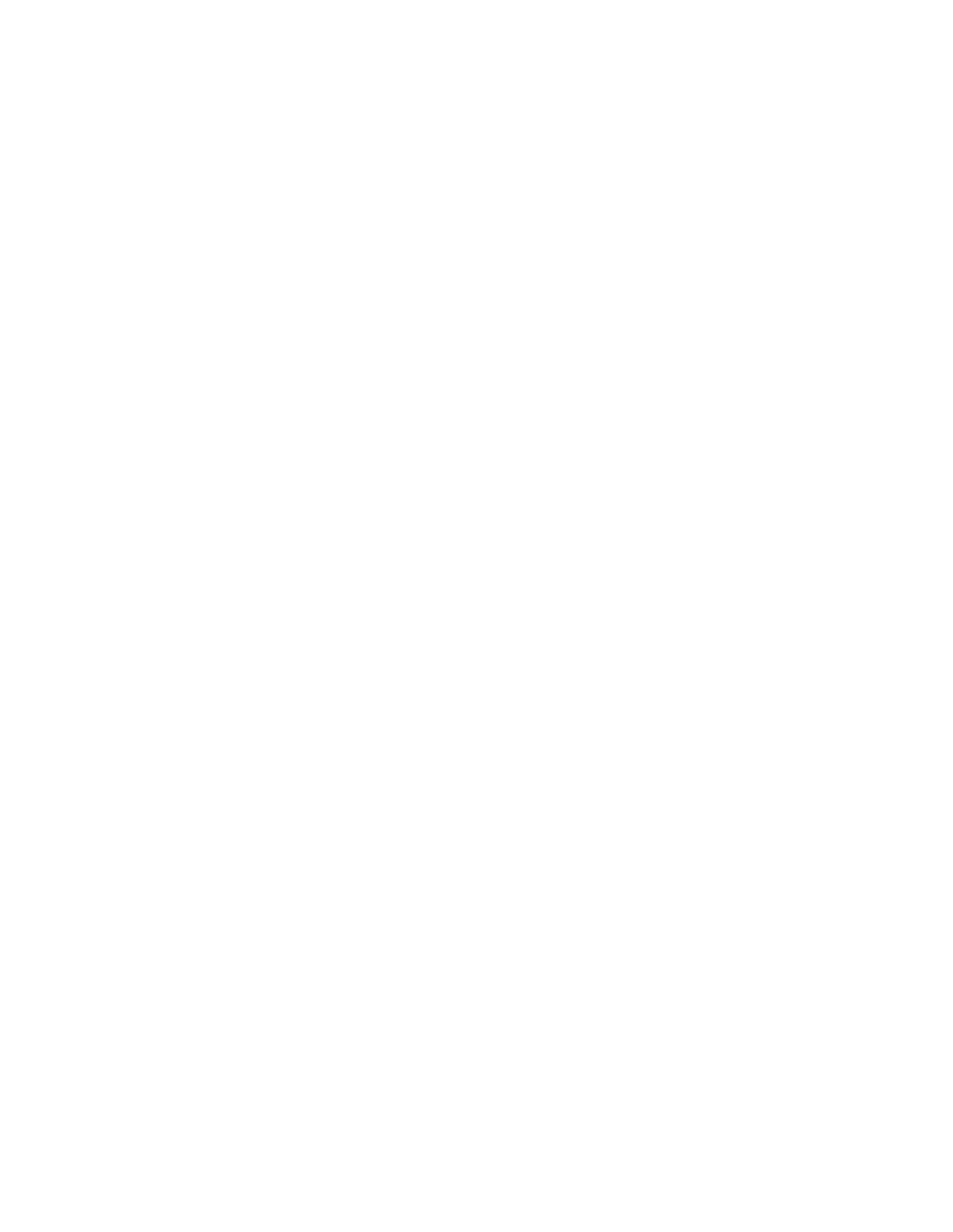$\overline{a}$ 

## **I. RATIONALE FOR AND PURPOSE OF DOCUMENT**

1. During 2009, ways to make the Committee on World Food Security (CFS) a more effective body to combat food insecurity and malnutrition were agreed to and widely supported. The new CFS offers opportunities for a wider range of national and regional stakeholders to play a more prominent role in combating hunger and food insecurity. By virtue of their prominence within regions and their anticipated enhanced governance role as provided for in the Immediate Plan of Action (IPA) for FAO renewal, it is considered opportune for FAO Regional Conferences (RCs) to consider how they could contribute more effectively to national, regional and global food security and its governance, and to identify priority areas for action, within the framework of the reformed CFS.

2. The purpose of this document is to assist RC participants to address this important issue which has been included as discussion item in the provisional agendas of all RCs. The document briefly outlines the main features of the reformed CFS and suggests possible roles that FAO RCs could play in order to maximize benefits to countries in the region.

## **II. REASONS FOR REFORMING THE COMMITTEE ON WORLD FOOD SECURITY**

3. Faced with rapidly rising hunger and weak synergy and coordination in the governance of world food security, Member Nations of the CFS agreed to embark on a profound reform of the Committee to strengthen it considerably so that it can fully play its vital role especially to coordinate expertise and action in the fight against hunger and food and nutrition insecurity.

4. Wide-ranging reforms of the CFS were agreed to unanimously by its members at its  $35<sup>th</sup>$ session in October 2009 and subsequently approved in November 2009 by the 36<sup>th</sup> session of the FAO Conference. In addition, the reforms were endorsed by the Heads of State and Governments in November 2009 at the World Summit on Food Security who committed to "fully implement the reform of the CFS" as one of the four strategic goals of the Summit.

## **III. KEY FEATURES OF THE REFORM**<sup>1</sup>

5. As a central component of the evolving Global Partnership for Agriculture, Food Security and Nutrition, the reformed CFS will constitute the foremost inclusive international and intergovernmental platform for a broad range of committed stakeholders to work together in a coordinated manner and in support of country-led processes towards the elimination of hunger and ensuring food security and nutrition for all human beings. The CFS will strive for a world free from hunger where countries implement the "Voluntary guidelines for the progressive realization of the right to adequate food in the context of national food security".

6. Implementation of the CFS' new roles will be carried out in two phases. Phase I will include coordination at global level, policy convergence, and support and advice to countries and regions. In Phase II, CFS will gradually take on additional roles such as coordination at national and regional levels, promote accountability and share best practices at all levels, and develop a global strategic framework for food security and nutrition.

<sup>&</sup>lt;sup>1</sup> Detailed features of the reform can be found in the CFS document CFS: 2009/2 Rev. 2 (accessible at ftp://ftp.fao.org/docrep/fao/meeting/017/k6023e4.pdf).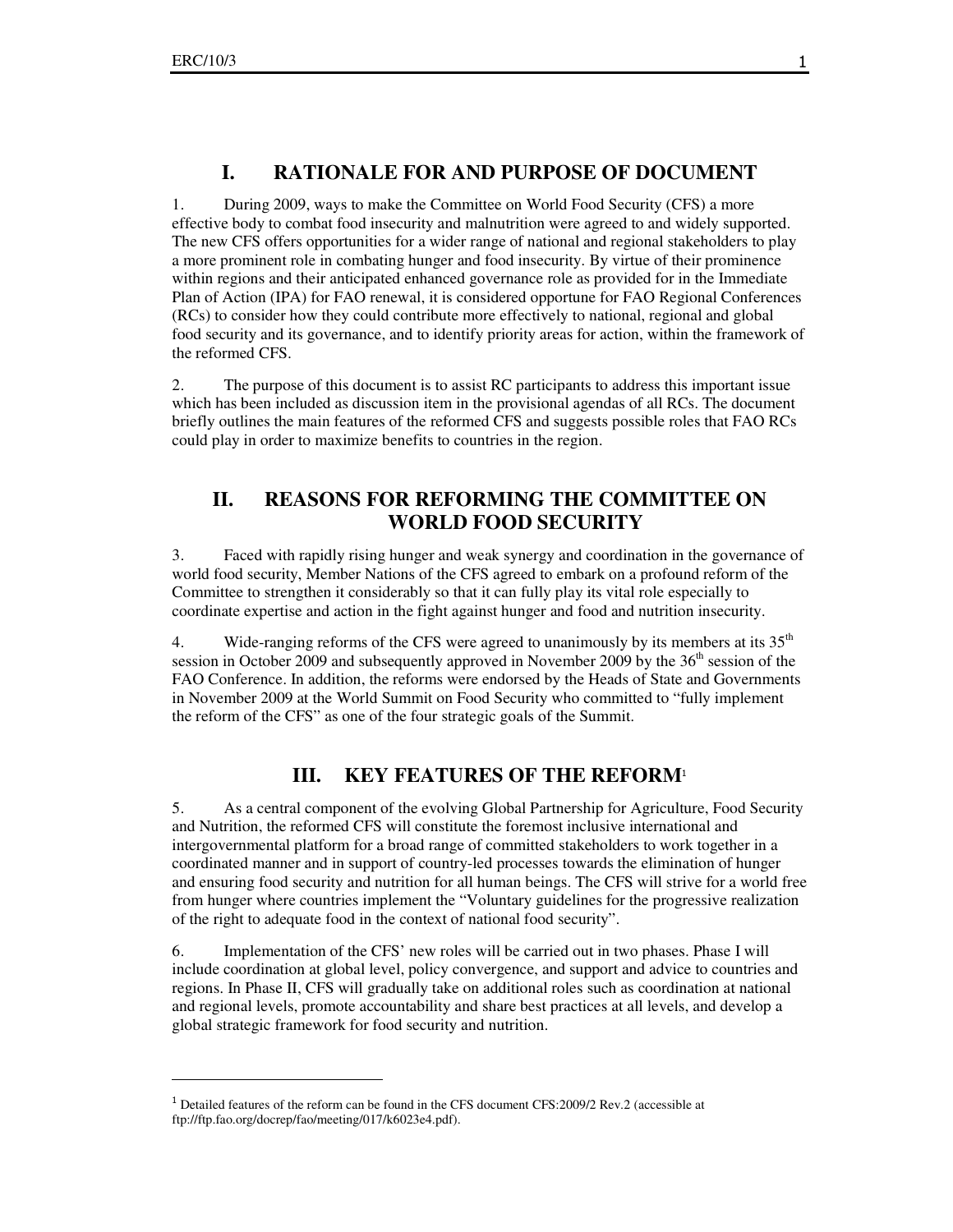#### *3.1. Inclusiveness*

7. The new CFS will be composed of members, participants and observers and will seek to achieve a balance between inclusiveness and effectiveness. Its composition will ensure that the voices of all relevant stakeholders – particularly those most affected by food insecurity - are heard.

8. Membership of the Committee is open to all Members of FAO, WFP or IFAD, or nonmember States of FAO that are member States of the United Nations. The Committee is open to participants from the following categories of organizations and entities, i) UN agencies and bodies with a specific mandate in food security and nutrition, ii) civil society and non-governmental organizations and their networks with strong relevance to food security and nutrition, iii) international agricultural research systems, iv) international and regional financial institutions, and v) representatives of private sector associations and philanthropic foundations. The Committee or its Bureau may invite other interested organizations relevant to its work to observe entire sessions or for specific agenda items.

9. While governments are the only voting members, participants take part in the work of the Committee with the right to intervene in plenary and breakout discussions to contribute to the preparation of meeting documents and agendas, submit and present documents and formal proposals, and interact with the Bureau during intersessional periods.

#### *3.2. Intersessional activities*

10. The overall CFS includes not only an annual global meeting, but also a series of intersessional activities at various levels, including within regions. Coordination among actors and levels between plenary sessions will be facilitated by the CFS Bureau which, composed of a Chairperson and twelve members from the various regions, represents the broader membership of the CFS during such periods.

11. The Bureau, will establish an Advisory Group composed of representatives of FAO, WFP and IFAD and other non-Member CFS participants. The function of the Advisory Group is to provide input to the Bureau regarding the range of tasks which the CFS Plenary has instructed it to perform.

#### *3.3. High Level Panel of Experts on Food Security and Nutrition*

12. In line with efforts to revitalize the CFS, members called for the regular inclusion of structured food security and nutrition-related expertise to better inform its sessions and support members and other stakeholders in designing strategies and programmes to address food insecurity. A High Level Panel of Experts (HLPE) on Food Security and Nutrition is being established with this purpose in mind.

13. The HLPE will: i) assess and analyze the current state of food security and nutrition and its underlying causes; ii) provide scientific and knowledge-based analysis and advice on specific policy-relevant issues, utilizing existing high quality research, data and technical studies; and iii) identify emerging issues and help the CFS and its members prioritize future actions and attentions on key focal areas. The HLPE will be composed of a Steering Committee and a subsidiary network of food security and nutrition experts organized on the basis of ad hoc project teams.

#### *3.4. Secretariat*

14. There should be a small, permanent CFS Secretariat located in FAO Rome. For the biennium 2010-2011, the Secretariat will be headed by a Secretary from FAO and include staff from the other UN Rome-based agencies (WFP and IFAD). Its task will be to assist the Plenary, the Bureau and Advisory Group, and the High Level Panel of Experts in their work.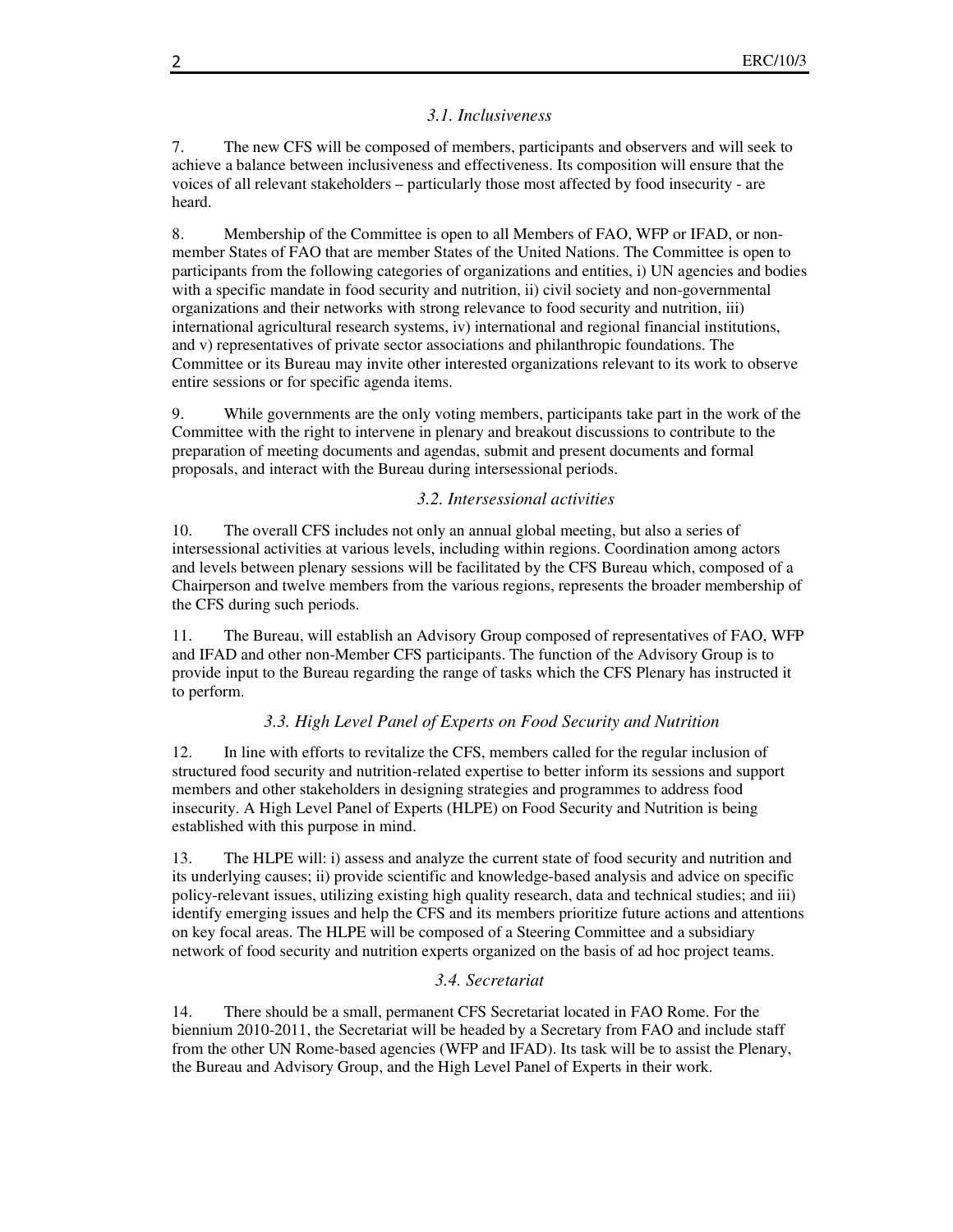15. Further arrangements regarding the Secretary, including possible rotation among the three Rome-based agencies, and the inclusion in the Secretariat of other UN entities directly concerned with food security and nutrition, should be decided by the CFS Plenary in 2011.

## **IV. STATUS OF THE CFS REFORM**

16. To date the CFS Bureau has focused on setting up the structures and procedures agreed under the reform plan.

17. Terms of reference and structure of the Advisory Group have been approved by the Bureau. There will be thirteen members from five different categories whose membership for this biennium has been agreed as follows:

- i) UN Organizations and Bodies (5): IFAD, WFP, FAO, HLTF, Special Rapporteur on the Right to Food;
- ii) CSOs/NGOs (4): Representatives of participating organizations to be proposed by NGOs/CSOs as an interim solution until a global mechanism is established;
- iii) International Agricultural Research Bodies (1): Bioversity;
- iv) International Financial and Trade Institutions (1): World Bank;
- v) Private sector/philanthropic Foundations (2): International Agri-food Network; Bill and Melinda Gates Foundations.

18. Rules and procedures of the HLPE have been approved. Nominations for possible experts in various food security fields have been called for.

19. In accordance with the reform document, CSOs are autonomously preparing a proposal for a global mechanism to facilitate their engagement with the CFS at all levels. This global mechanism for food security and nutrition will function as a facilitating body for CSO consultation and participation in the CFS, including at regional level.

20. Discussion has started regarding possible CFS agenda topics and the format for the 36th Session which will be held from 11-14 October 2010.

21. The CFS has a new, improved web site which features on the FAO home page and links to the CFS page have also been included on IFAD's and WFP's web sites.

## **V. ROLE OF FAO REGIONAL CONFERENCES**

22. As indicated in the CFS reform document (para. 23):

"It is crucial that the work of the CFS is based on the reality on the ground. It will be fundamental for the CFS, through its Bureau and Advisory Group, to nurture and maintain linkages with different actors at regional, sub regional and local levels to ensure on going, two way exchange of information among these stakeholders during intersessional periods. This will ensure that at its annual sessions the Plenary is made aware of latest developments on the ground, and that, conversely, results of the deliberations of the Plenary are widely disseminated at regional, sub-regional and country as well as global levels. Existing linkages should be strengthened, such as through the FAO Regional Conferences, and other regional and sub-regional bodies dealing with food security and nutrition related issues."

23. Paragraphs 24-28 of the CFS reform document suggest ways in which Member Nations may, at their discretion, advance food security and nutrition at national and local levels by constituting or strengthening multi-disciplinary national mechanisms including all key stakeholders (see Annex 1). These suggestions also apply to the regional level. Such measures would not only improve the effectiveness of regional bodies to address food security matters; they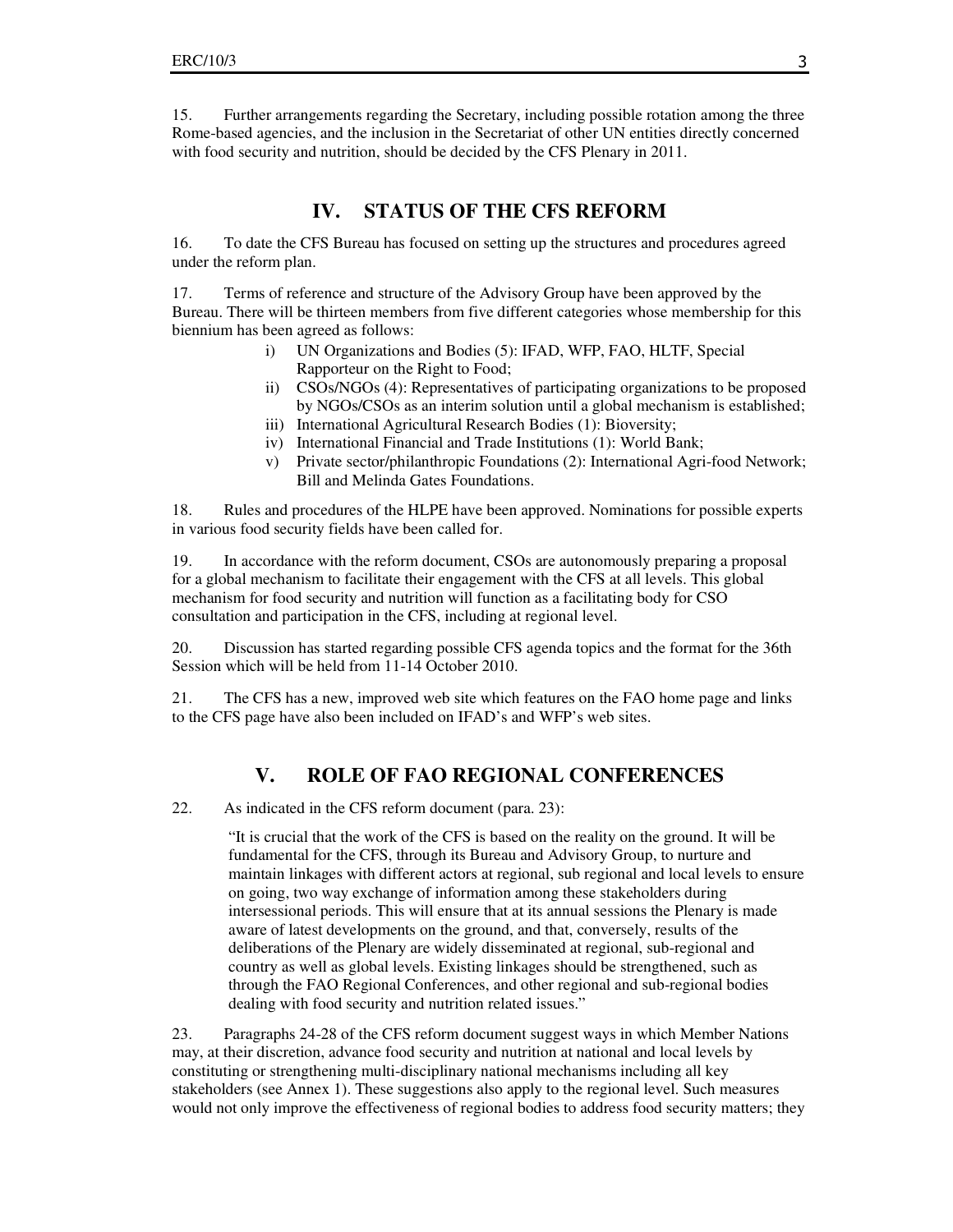would also help the reformed CFS perform its overall role of facilitating a coherent multi-level approach to effectively address food insecurity and malnutrition.

24. While these suggestions apply to all regional bodies, this document focuses on how FAO RCs could contribute more effectively to national, regional and global food security and its governance within the framework of the reformed CFS and how they can strengthen the work of the Committee at the regional level.

25. Given the importance of national and regional considerations to fighting hunger and malnutrition, regional bodies such as RCs are thus vital to food security governance. They are also fundamentally important for the new CFS which has been reformed to address the need for improved food security governance at all levels through better coordination, greater inclusiveness, and stronger linkages to the field. In this regard, RCs may wish to consider performing all or some of the following functions and address ways to strengthen their ability to do this.

- Take stock of country and regional initiatives directed at improving food security coordination with a view to encouraging convergence and avoiding duplication among such initiatives;
- Improve the sharing of information on food security and nutrition policies and programmes undertaken by national and regional stakeholders by reviewing them periodically in a document to be discussed by RCs;
- Inform the CFS Plenary about successes achieved as well as the challenges and needs to reduce hunger and malnutrition in their respective regions;
- Disseminate CFS conclusions and recommendations at regional and national levels.

26. With a view to performing the above functions more effectively within the context of the reformed CFS, RCs may wish to consider and encourage discussion during their regular agendas on how to build an appropriate regional multi-stakeholder mechanisms to promote food security in the region. Such discussions could be held as a regular standard agenda item. In this case, RCs may wish, as with the CFS Plenary, to invite relevant non-voting members of RCs to participate in debates and contribute to the work of RCs when dealing with CFS matters. Participants and observers could include relevant regional organizations and networks and regional development institutions (e.g. United Nations Country Teams, UN Resident Coordinators, donors with relevant work in the region, Regional Integration bodies, National Alliances against Hunger, CSOs and NGOs, including national and regional food security thematic groups, civil society networks participating in national food security thematic groups, civil society networks participating in national food security councils and farmers' organizations as well as private sector associations). In accordance with the aim to strengthen food security governance, RCs may, furthermore, wish to consider devoting a substantial part of their agenda to address CFS related matters.

27. Should there be insufficient time to prepare for and hold the type of discussion outlined above at the Plenary, debates could be held during parallel or side events, the outcomes of which would be reported to the Ministerial Segment of the RCs.

28. RCs meet biannually in non-Conference years while the CFS has an annual cycle. However, the CFS is now an ongoing process involving two-way exchange between national, regional and international levels through the CFS Plenary, its Bureau and the Advisory Group during intersessional periods. In order to facilitate regular interaction between RCs held biannually, and the different bodies of the CFS, RCs may wish to consider establishing an "ad hoc steering group" to help operationalize a multi-stakeholder mechanism as suggested in paragraph 26 of the present document. In this case, the mandate and possible composition of the "ad hoc steering group" should be considered. How and with what bodies such a mechanism would interact at national, regional and international levels, should also be considered.

- 29. The following proposals are offered in this regard for consideration by the membership:
	- a) RCs may wish to establish a representative "ad hoc steering group" to remain in touch with the CFS Bureau and Secretariat with a view to develop the multi-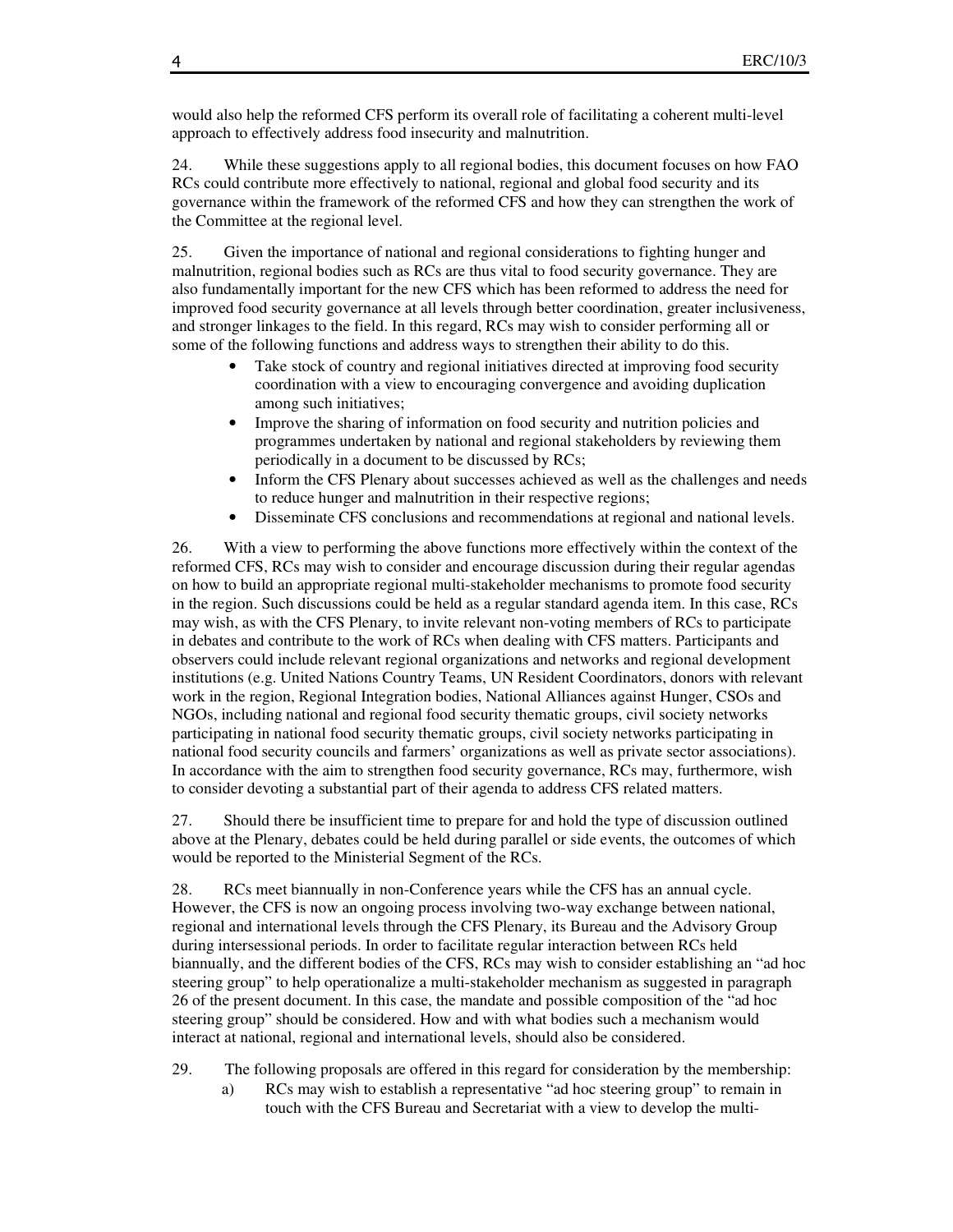stakeholder mechanism and to propose regional inputs to the CFS agenda including suggestions for work to be undertaken by the HLPE;

- b) Depending on regional circumstances, the "ad hoc steering group" could include a limited number of countries from the region, FAO representatives, other regional UN representatives, representatives of intergovernmental regional organizations, and representatives of civil society and the private sector. This mechanism could follow the example used for the CFS Advisory Group, which has an equal number of non-country representatives as there are member countries on the Bureau.
- c) In the years when there are no Regional Conferences, provisions should be made for a meeting of the "ad hoc steering group", with the participation of any other member country from the region or relevant regional actor participating in the CFS part of the Regional Conference, to take stock of progress made, advance any outstanding matters, and make contribution to the draft agenda of the CFS session of that year.
- d) RCs may also wish to discuss the establishment of a technical focal point to provide operational support to the work of the "ad hoc steering group".

30. RCs may wish to periodically review their functions and working mechanisms and procedures as the CFS gradually takes on additional roles in the future.